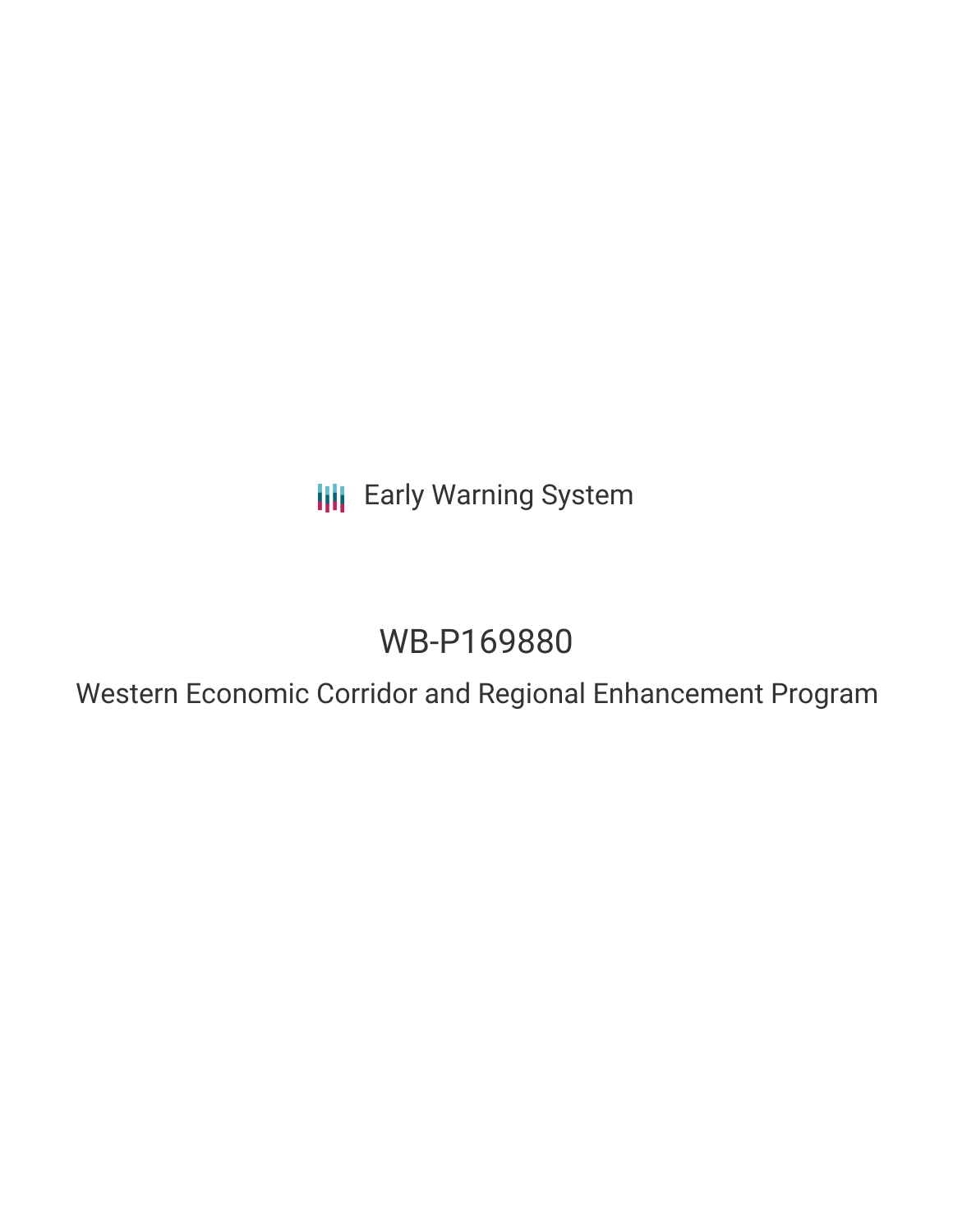

#### **Quick Facts**

| <b>Countries</b>               | Bangladesh                   |
|--------------------------------|------------------------------|
| <b>Specific Location</b>       | Jhenaidah-Bonpara-Hatikumrul |
| <b>Financial Institutions</b>  | World Bank (WB)              |
| <b>Status</b>                  | Proposed                     |
| <b>Bank Risk Rating</b>        | A                            |
| <b>Voting Date</b>             | 2020-06-30                   |
| <b>Borrower</b>                | Government of Bangladesh     |
| <b>Sectors</b>                 | Transport                    |
| <b>Investment Type(s)</b>      | Guarantee                    |
| <b>Investment Amount (USD)</b> | \$400.00 million             |
| <b>Project Cost (USD)</b>      | \$735.00 million             |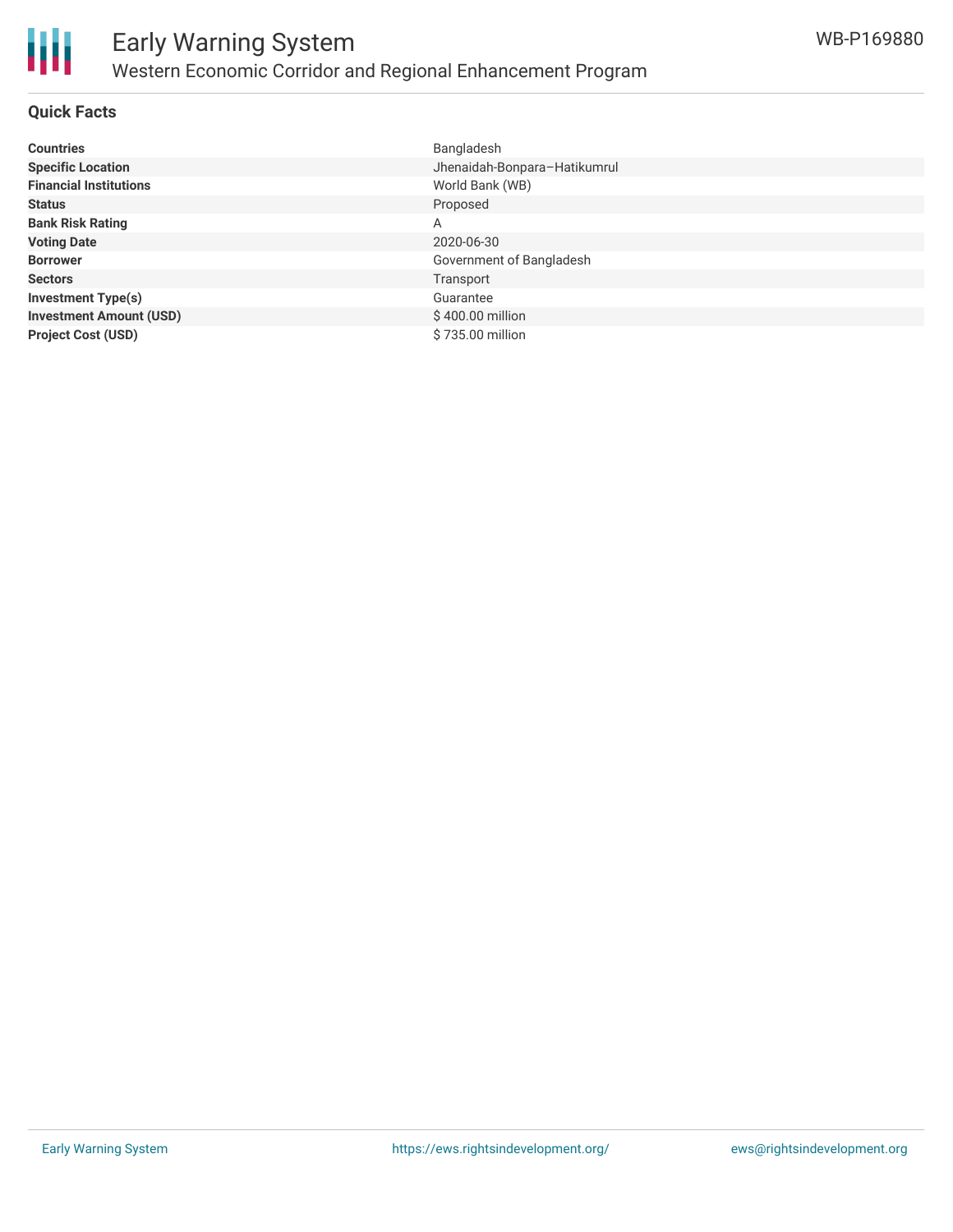

# Ш

#### **Project Description**

According to bank documents, "the proposed program will comprise of upgrading 260km of existing highway corridor11(hereafter referred to as the "program corridor"); upgrading and rehabilitating feeder roads; complementary logistics infrastructure improvements; and road sector modernization and capacity building. The program will also support the laying of Optical Fiber/Utility duct alongthe program corridor and selected feeder roads. The Asian Infrastructure Investment Bank (AIIB) will also support the program and finance the upgrading of 160Km (Jhenaidah-Bonpara–Hatikumrul) of the program corridor through a parallel financing arrangement."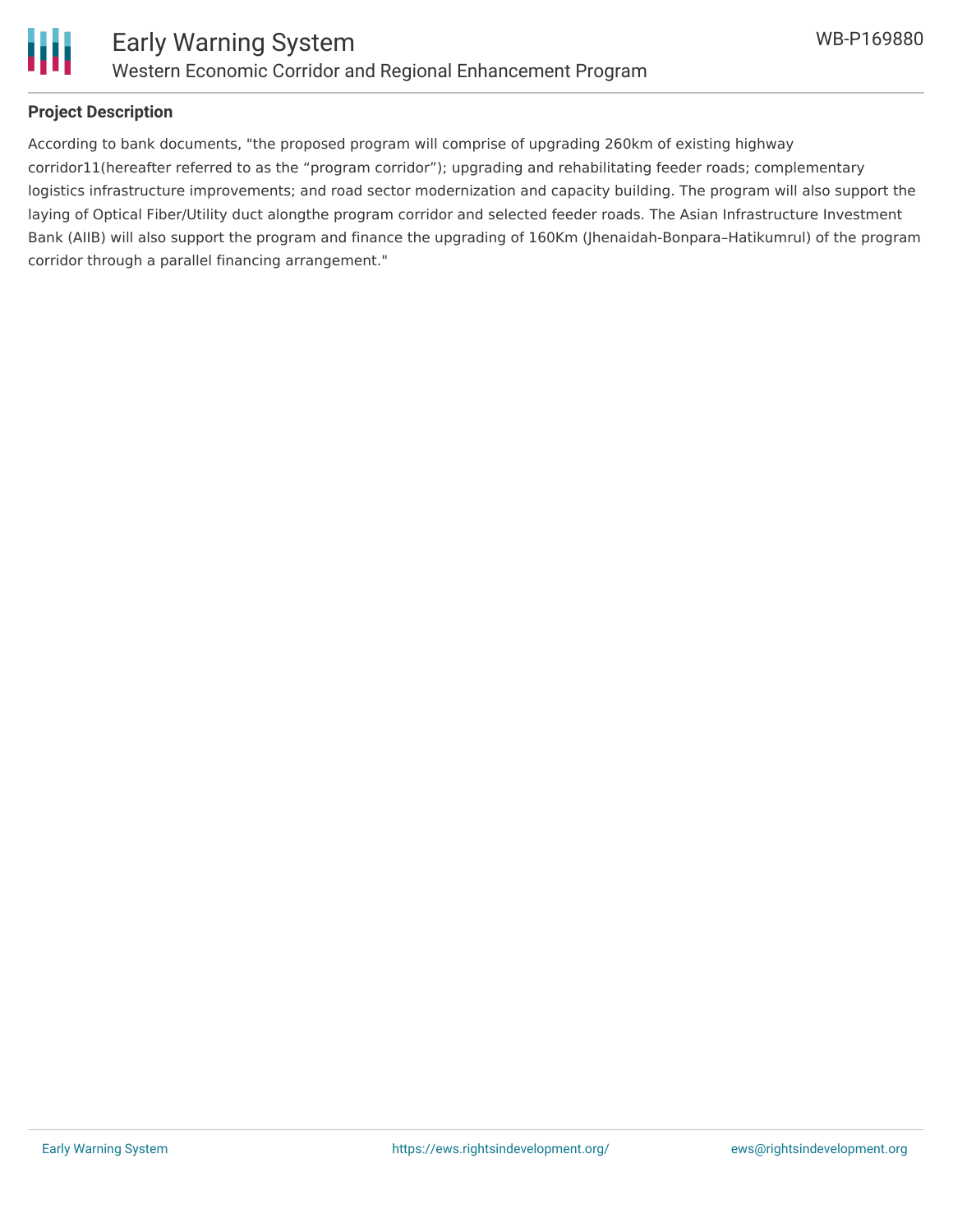

#### **Investment Description**

World Bank (WB)

Co-financing:

- IDA Credit US\$ 400 million
- IDA Guarantee US\$ 180 million
- Borrower/Recipient US\$ 35 million
- Unguaranteed Commercial Financing US\$ 120 million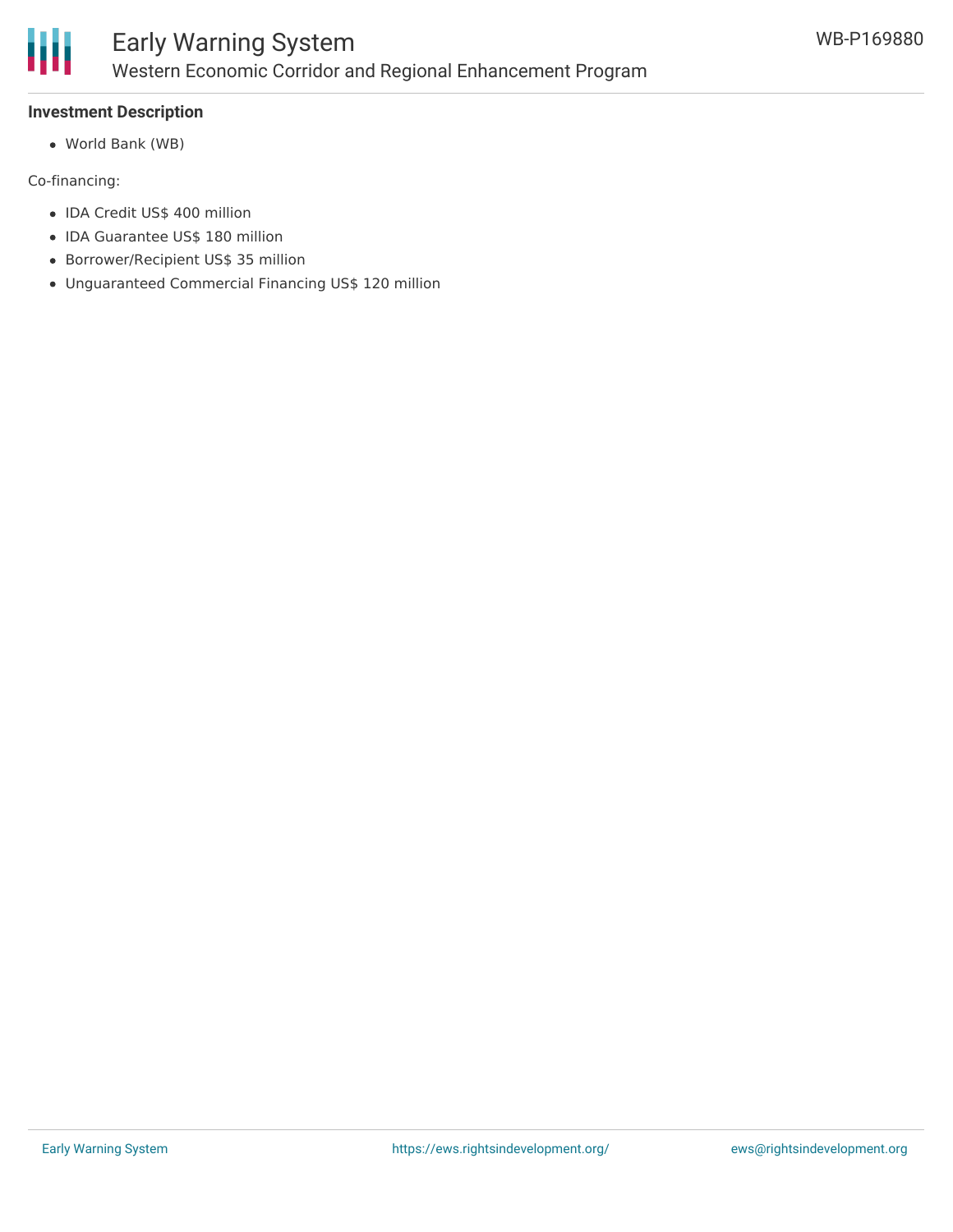

#### **Contact Information**

World Bank Rajesh Rohatgi, Jan Erik Nora, Satheesh Kumar Sundararajan Senior Transport Specialist

Borrower/Client/Recipient Ministry of Finance

Implementing Agencies Roads and Highways Department (RHD) Riaz Jaber, Additional Chief Engineer [jaberra@gmail.com](mailto:jaberra@gmail.com)

Local Government Engineering Department (LGED) Shahriar Abu, Project Director shahriar269@gmail.com

#### **ACCOUNTABILITY MECHANISM OF WORLD BANK**

The World Bank Inspection Panel is the independent complaint mechanism and fact-finding body for people who believe they are likely to be, or have been, adversely affected by a World Bank-financed project. If you submit a complaint to the Inspection Panel, they may investigate to assess whether the World Bank is following its own policies and procedures for preventing harm to people or the environment. You can contact the Inspection Panel or submit a complaint by emailing ipanel@worldbank.org. You can learn more about the Inspection Panel and how to file a complaint at: http://ewebapps.worldbank.org/apps/ip/Pages/Home.aspx.